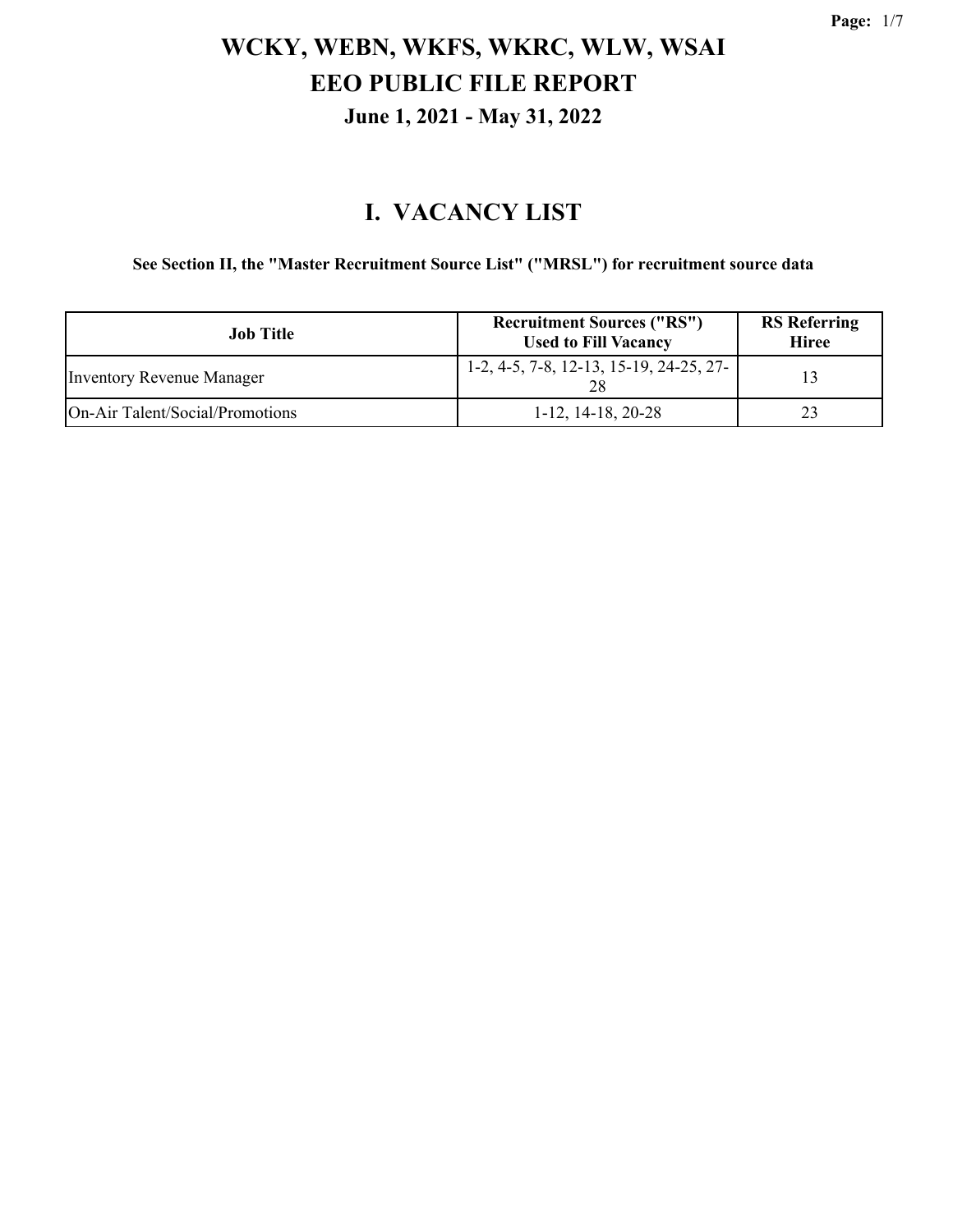| <b>RS</b><br><b>Number</b> | <b>RS</b> Information                                                                                                                                                                                             | <b>Source Entitled</b><br>to Vacancy<br><b>Notification?</b><br>(Yes/No) | <b>No. of Interviewees</b><br><b>Referred by RS</b><br>Over<br><b>Reporting Period</b> |
|----------------------------|-------------------------------------------------------------------------------------------------------------------------------------------------------------------------------------------------------------------|--------------------------------------------------------------------------|----------------------------------------------------------------------------------------|
| $\mathbf{1}$               | African American Chamber of Commerce<br>2945 Gilbert Avenue<br>Cincinnati, Ohio 45206<br>Phone: 513-751-9900<br>Email: info@african-americanchamber.com<br>Marie Hughes                                           | N                                                                        | $\boldsymbol{0}$                                                                       |
| $\overline{2}$             | American Advertising Federation<br>602 Main Street, Suite 806<br>Cincinnati, Ohio 45202<br>Phone: 513.984.9990<br>Email: jthompson@aafcincinnati.org<br>Judy Thompson                                             | N                                                                        | $\boldsymbol{0}$                                                                       |
| 3                          | <b>Central State University - Career Services</b><br>1400 Brush Row Road PO Box 1004<br>Wilberforce, Ohio 45384<br>Phone: 937-376-6444<br>Url: careers.centralstate.edu<br>Isabella Cayo<br><b>Manual Posting</b> | N                                                                        | $\boldsymbol{0}$                                                                       |
| 4                          | Cinci/Hamilton Cnty Community Action Agency<br>1740 Langdon Farm Road<br>Cincinnati, Ohio 45237<br>Phone: 513-569-1840 EXT 2423<br>Email: Idearmond@cincy-caa.org<br>Laverne Dearmond                             | N                                                                        | $\boldsymbol{0}$                                                                       |
| 5                          | Cincinnati Enquirer<br>312 Elm Street<br>Cincinnati, Ohio 45202<br>Phone: 513-768-8334<br>Email: cgoetz@enquirer.com<br>Christie Goetz                                                                            | N                                                                        | $\boldsymbol{0}$                                                                       |
| 6                          | College of Mount St Joseph<br>5701 Delhi Road<br>Cincinnati, Ohio 45223<br>Phone: 513-244-4888<br>Url: myinterfase.com/msj/employer/<br>Email: Career.Center@msj.edu<br>Kenita Kelly                              | N                                                                        | $\boldsymbol{0}$                                                                       |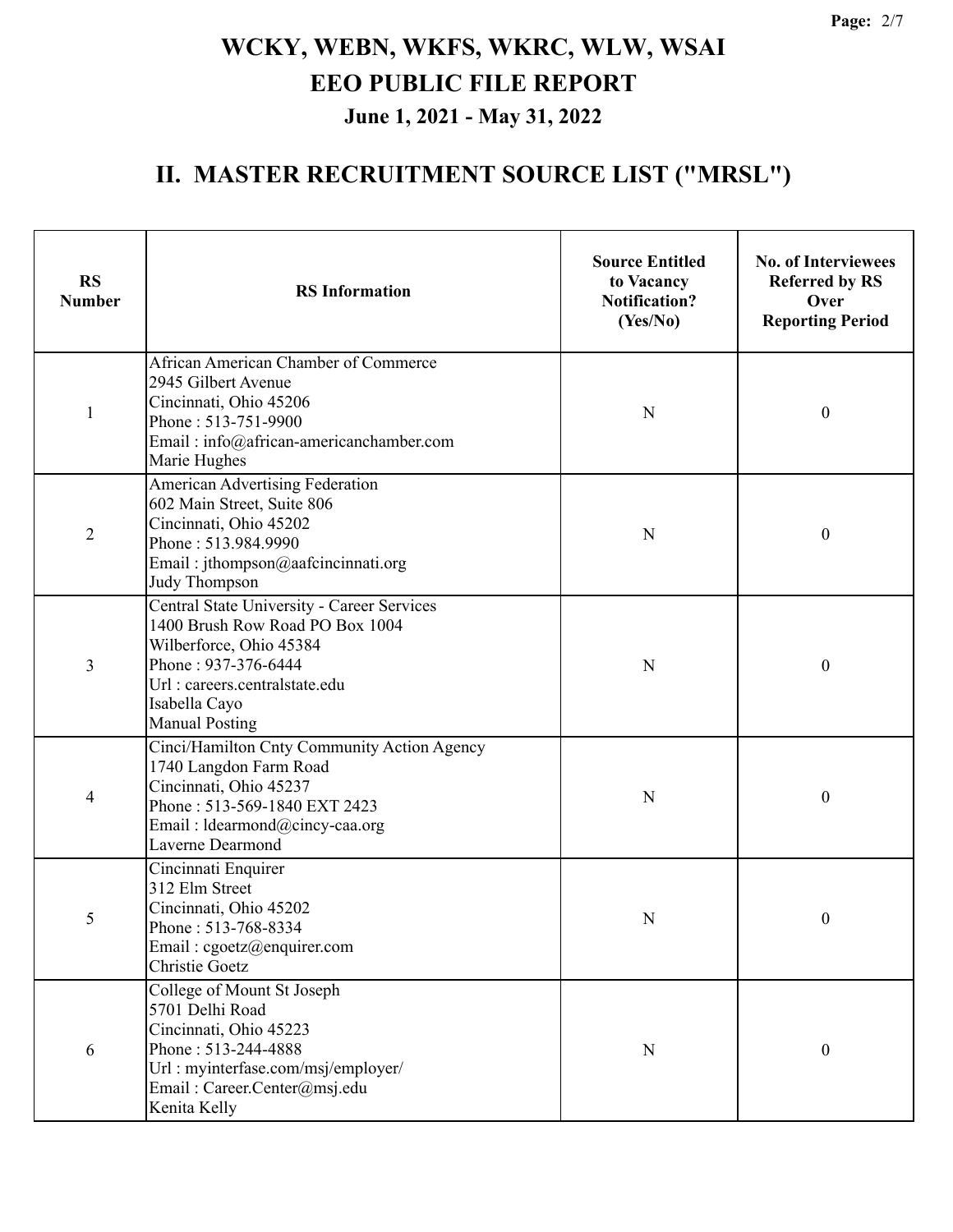| <b>RS</b><br><b>Number</b> | <b>RS</b> Information                                                                                                                                                                                                                          | <b>Source Entitled</b><br>to Vacancy<br><b>Notification?</b><br>(Yes/No) | <b>No. of Interviewees</b><br><b>Referred by RS</b><br>Over<br><b>Reporting Period</b> |
|----------------------------|------------------------------------------------------------------------------------------------------------------------------------------------------------------------------------------------------------------------------------------------|--------------------------------------------------------------------------|----------------------------------------------------------------------------------------|
| $\overline{7}$             | iHeartMedia.dejobs.org<br>20880 Stone Oak Pkwy<br>San Antonio, Texas 78258<br>Phone: 210-253-5126<br>Url: http://www.iheartmedia.dejobs.org<br><b>Talent Acquisition Coordinator</b><br><b>Manual Posting</b>                                  | N                                                                        | $\boldsymbol{0}$                                                                       |
| 8                          | iHeartMediaCareers.com<br>20880 Stone Oak Pkwy<br>San Antonio, Texas 78258<br>Phone: 210-253-5126<br>Url: http://www.iheartmediacareers.com<br><b>Talent Acquisition Coordinator</b><br><b>Manual Posting</b>                                  | N                                                                        | $\boldsymbol{0}$                                                                       |
| 9                          | <b>Internal Posting</b>                                                                                                                                                                                                                        | $\mathbf N$                                                              | 1                                                                                      |
| 10                         | LinkedIn - automatically posted from<br>iHeartMediaCareers.com<br>1000 W Maude Ave<br>Sunnyvale, California 94085<br>Phone: 650-687-3600<br>Url: https://www.linkedin.com/company/linkedin/<br><b>Career Services</b><br><b>Manual Posting</b> | N                                                                        | $\boldsymbol{0}$                                                                       |
| 11                         | Miami University<br>241 Hoyt Hall<br>Oxford, Ohio 45056<br>Phone: 513-529-3822<br>Url: miamiucsm.symplicity.com/employers/<br>Melissa Brown<br><b>Manual Posting</b>                                                                           | N                                                                        | $\boldsymbol{0}$                                                                       |
| 12                         | Morehead State University<br>322 Allie Young Hall<br>Morehead, Kentucky 40351<br>Phone: 606-783-2233<br>Email: careerservices@moreheadstate.edu<br>Ingrid McKinney                                                                             | N                                                                        | $\boldsymbol{0}$                                                                       |
| 13                         | Non-Employee Referral                                                                                                                                                                                                                          | ${\bf N}$                                                                | 1                                                                                      |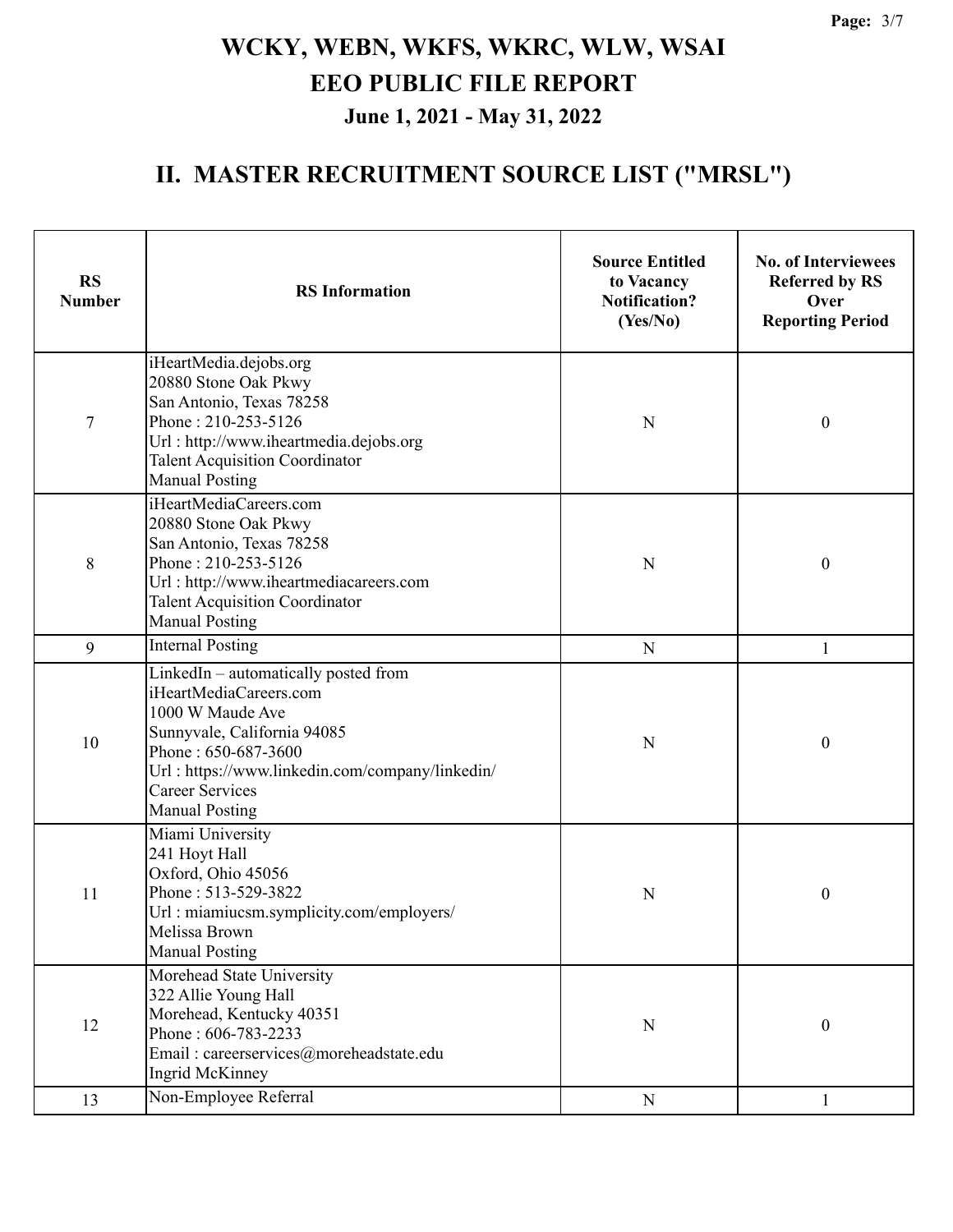| <b>RS</b><br><b>Number</b> | <b>RS</b> Information                                                                                                                                                                                   | <b>Source Entitled</b><br>to Vacancy<br><b>Notification?</b><br>(Yes/No) | <b>No. of Interviewees</b><br><b>Referred by RS</b><br>Over<br><b>Reporting Period</b> |
|----------------------------|---------------------------------------------------------------------------------------------------------------------------------------------------------------------------------------------------------|--------------------------------------------------------------------------|----------------------------------------------------------------------------------------|
| 14                         | Northern Kentucky University<br>University Center Suite 230 Nunn<br>Highland Heights, Kentucky 41099<br>Phone: 859-572-5900<br>Url: careerservices.nku.edu<br>Juliane Stockman<br><b>Manual Posting</b> | N                                                                        | $\boldsymbol{0}$                                                                       |
| 15                         | Ohio Association of Broadcasters<br>17 South High Street Suite 1010<br>Columbus, Ohio 43215<br>Phone: 614-228-4052<br>Email: oab@oab.org<br>Patricia Geary                                              | N                                                                        | $\boldsymbol{0}$                                                                       |
| 16                         | Ohio Baptist General Convention<br>818 S. Fred Shuttlesworth Cir<br>Cincinnati, Ohio 45229<br>Phone: 513-281-5942<br>Email: jamespankey@fuse.net<br>James Pankey                                        | N                                                                        | $\boldsymbol{0}$                                                                       |
| 17                         | Ohio Center for Broadcasting<br>6703 Madison<br>Cincinnati, Ohio 45227<br>Phone: 513-271-6060<br>Email: dclark@beonair.com<br>Don Clark                                                                 | N                                                                        | $\boldsymbol{0}$                                                                       |
| 18                         | OHIO ILINOIS CENTER FOR BROADCASTING<br>5330 E. Main Street, Suite 200<br>Columbus, Ohio 43213<br>Phone: 614.655.5250 x5107<br>Url: www.funjobsonair.com<br>Email: amoore@beonair.com<br>Alvis Moore    | N                                                                        | $\mathbf{0}$                                                                           |
| 19                         | Ohio Means Jobs<br>895 Central Ave. 7th Floor<br>Cincinnati, Ohio 45202<br>Phone: 513-852-3260<br>Url: www.ohiomeansjobs.com<br>Email: PETERR@jfs.hamilton-co.org<br><b>Rosemary Peterson</b>           | ${\bf N}$                                                                | $\boldsymbol{0}$                                                                       |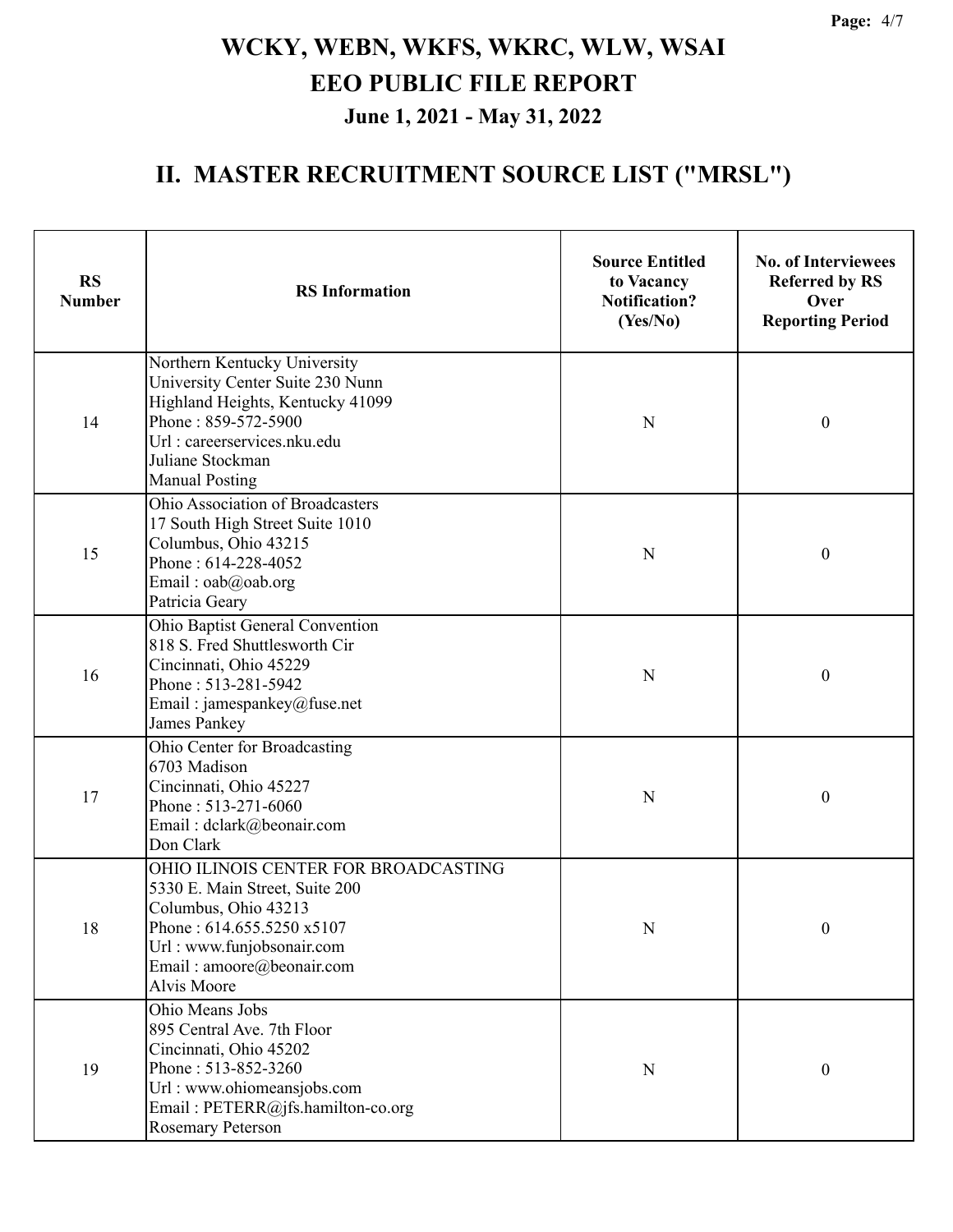| <b>RS</b><br><b>Number</b> | <b>RS</b> Information                                                                                                                                                                            | <b>Source Entitled</b><br>to Vacancy<br><b>Notification?</b><br>(Yes/No) | <b>No. of Interviewees</b><br><b>Referred by RS</b><br>Over<br><b>Reporting Period</b> |
|----------------------------|--------------------------------------------------------------------------------------------------------------------------------------------------------------------------------------------------|--------------------------------------------------------------------------|----------------------------------------------------------------------------------------|
| 20                         | Santa Maria Community Services<br>2918 Price Avenue<br>Cincinnati, Ohio 45204<br>Phone: 513-587-6920 EXT 305<br>Email: HR@santamaria-cincy.org<br>Thanapat Vichitchot                            | N                                                                        | $\boldsymbol{0}$                                                                       |
| 21                         | Thomas More University<br>333 Thomas More Parkway<br>Crestview Hills, Kentucky 41017<br>Phone: 859-344-3386<br>Url: www.collegecentral.com/thomasmore<br>Emily Hellmann<br><b>Manual Posting</b> | $\mathbf N$                                                              | $\boldsymbol{0}$                                                                       |
| 22                         | UC Career Development Center<br>PO Box 210115<br>Cincinnati, Ohio 45221<br>Phone: 513-556-3471<br>Url: www.recruitacat.com<br><b>Career Services</b><br><b>Manual Posting</b>                    | $\mathbf N$                                                              | $\boldsymbol{0}$                                                                       |
| 23                         | Unknown (source not adequately identified upon inquiry<br>by SEU)                                                                                                                                | $\mathbf N$                                                              | $\overline{2}$                                                                         |
| 24                         | Urban League of Greater Cincinnati<br>3458 Reading Rd<br>Cincinnati, Ohio 45229<br>Phone: 513-281-9955<br>Email: rshabazz@gcul.org<br>Fax: 1-513-281-0466<br>Rocky Shabazz                       | N                                                                        | $\boldsymbol{0}$                                                                       |
| 25                         | <b>WCSU</b><br><b>Cosby Mass Communication Center</b><br>Wilberforce, Ohio 45384<br>Phone: 937-376-2911<br>Email: wcsu@centralstate.edu<br><b>Jack Williams</b>                                  | N                                                                        | $\boldsymbol{0}$                                                                       |
| 26                         | Wilberforce University<br>1055 N. Bickett Road<br>Wilberforce, Ohio 45384<br>Phone: 937-376-2911<br>Email: pcarter@wilberforce.edu<br><b>Career Services</b>                                     | N                                                                        | $\boldsymbol{0}$                                                                       |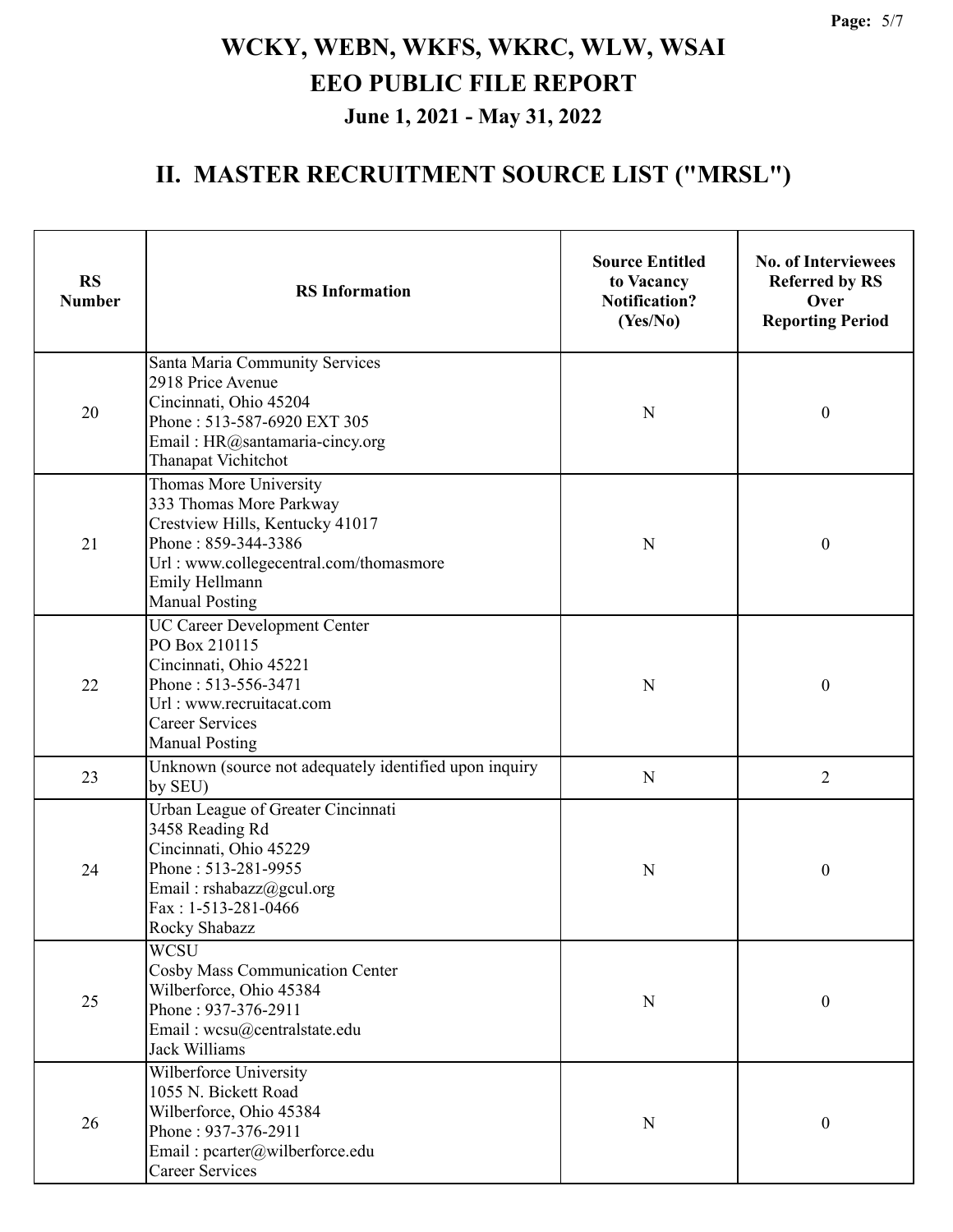| <b>RS</b><br><b>Number</b> | <b>RS</b> Information                                                                                                                                                                                         | <b>Source Entitled</b><br>to Vacancy<br><b>Notification?</b><br>(Yes/No) | <b>No. of Interviewees</b><br><b>Referred by RS</b><br>Over<br><b>Reporting Period</b> |
|----------------------------|---------------------------------------------------------------------------------------------------------------------------------------------------------------------------------------------------------------|--------------------------------------------------------------------------|----------------------------------------------------------------------------------------|
| 27                         | Wilmington College<br>Pyle Center Box 1306<br>Wilmington, Ohio 45177<br>Phone: 937-382-6661 EXT 299<br>Email: wilmington.career.services@gmail.com<br><b>Career Services</b>                                  | N                                                                        | $\boldsymbol{0}$                                                                       |
| 28                         | www.mediagignow.com<br>300 South Riverside Plaza Suite 800<br>Chicago, Illinois 60606<br>Phone: 336-553-0620<br>Url : http://www.mediagignow.com<br>Email: customerservice@mediagignow.com<br>MediaGigNow.com | N                                                                        | $\theta$                                                                               |
|                            | <b>TOTAL INTERVIEWS OVER REPORTING PERIOD:</b>                                                                                                                                                                |                                                                          | 4                                                                                      |